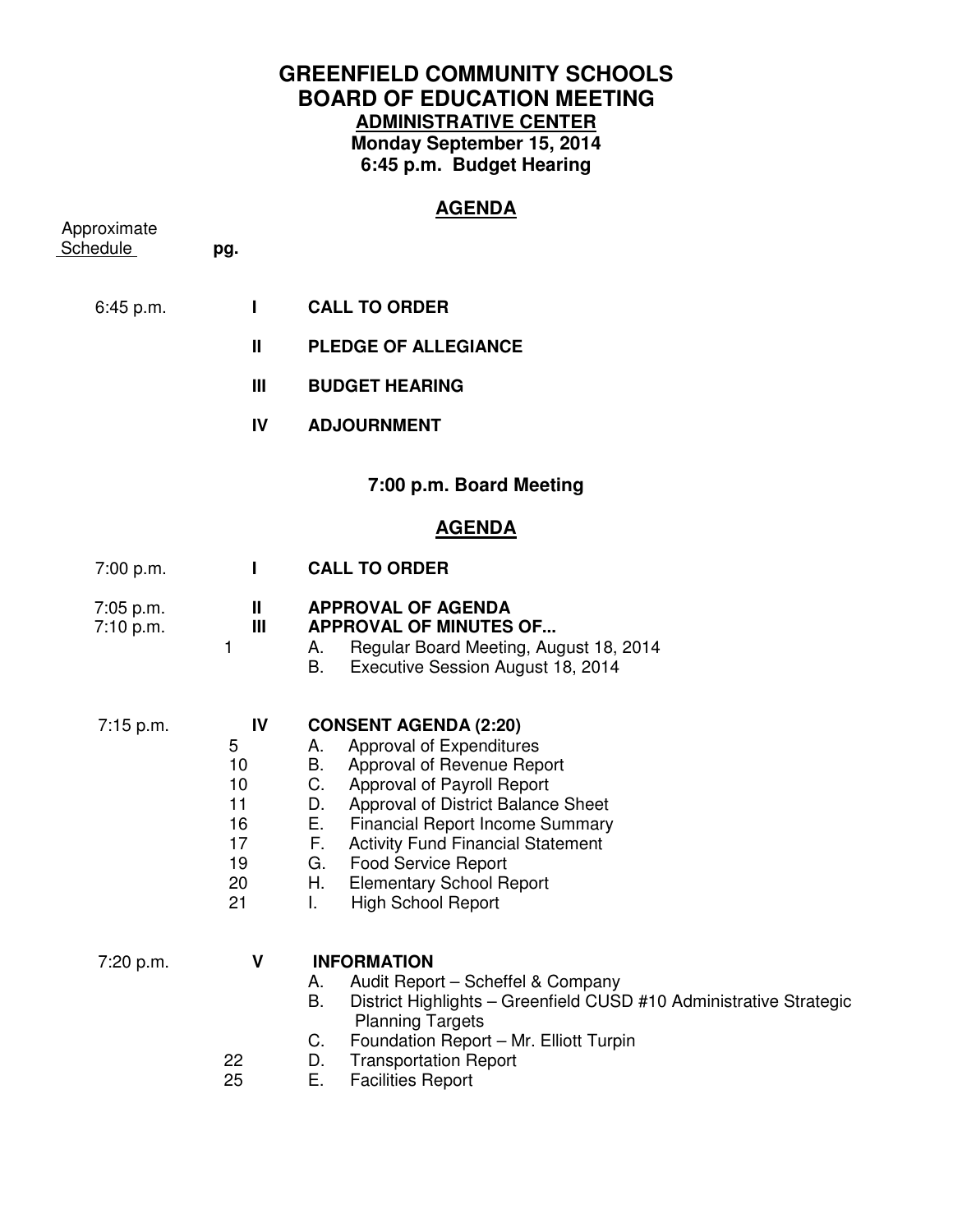- F. Fitness Center Update
- 26 G. Fundraiser Update
- 28 H. Sixth Day Enrollment
- 30 I. Applications for Recognition of Schools
	- J. Greenfield/Northwestern Coop Update
- 34 K. Salary Compensation Report (P.A. 96-0434)
	- L. Personnel:
		- 1. Fitness Center Volunteers
			- 2. Resignation Bus Driver
			- 3. Resignation- Elementary Yearbook Sponsor
			- 4. Recommend Elementary Yearbook Sponsor
			- 5. Junior High Basketball Boys' Assistant Coach
		- 6. Resignation High School Cheerleader Sponsor
	- M. Board Policies: 2:20, 4:60, 5:30, 5:260, 7:20, 7:180, and 7:240
- 35 N. Administrator and Teacher Salary and Benefits Report
	- O. Crisis Plan Update
	- P. Hunt Scholarship Account Update

# 8:10 p.m. **VI OPPORTUNITY FOR CITIZENS TO SPEAK\*\***

# 8:15 p.m. **VII Executive Session**

 A. For the purpose of considering the appointment, employment, compensation, discipline, performance, or dismissal of specific employees or any other issues that may be properly considered under executive session rules.

## 8:20 p.m. **VIII ACTION ITEMS**

- A. Adopt 2014-2015 Budget
- B. Application for Recognition of Schools

## 37 C. Personnel:

- 1. Approve Volunteer Fitness Center Monitors Lisa Longmeyer, Nancy Longmeyer, Ann Bergschneider, Theresa Walden, Kristie Ornellas and Samantha Plogger
- 2. Accept resignation of Bus Driver Effective November 30– Susan **Plogger**
- 3. Authorize Superintendent to post Bus Driver Vacancy
- 4. Accept resignation of Elementary Yearbook Sponsor- Jill Pembrook
- 5. Hire Elementary Yearbook Sponsor Katie LaPlant
- 6. Hire Junior High Boys' Basketball Assistant Coach Chris Raynor
- 7. Accept resignation of High School Cheerleader Sponsor Hattie Hillen
- D. Appoint Resolutions Delegate
- E. Consideration and Action upon Facilities Report
- F. Motion to change Hunt Scholarship Authorizations